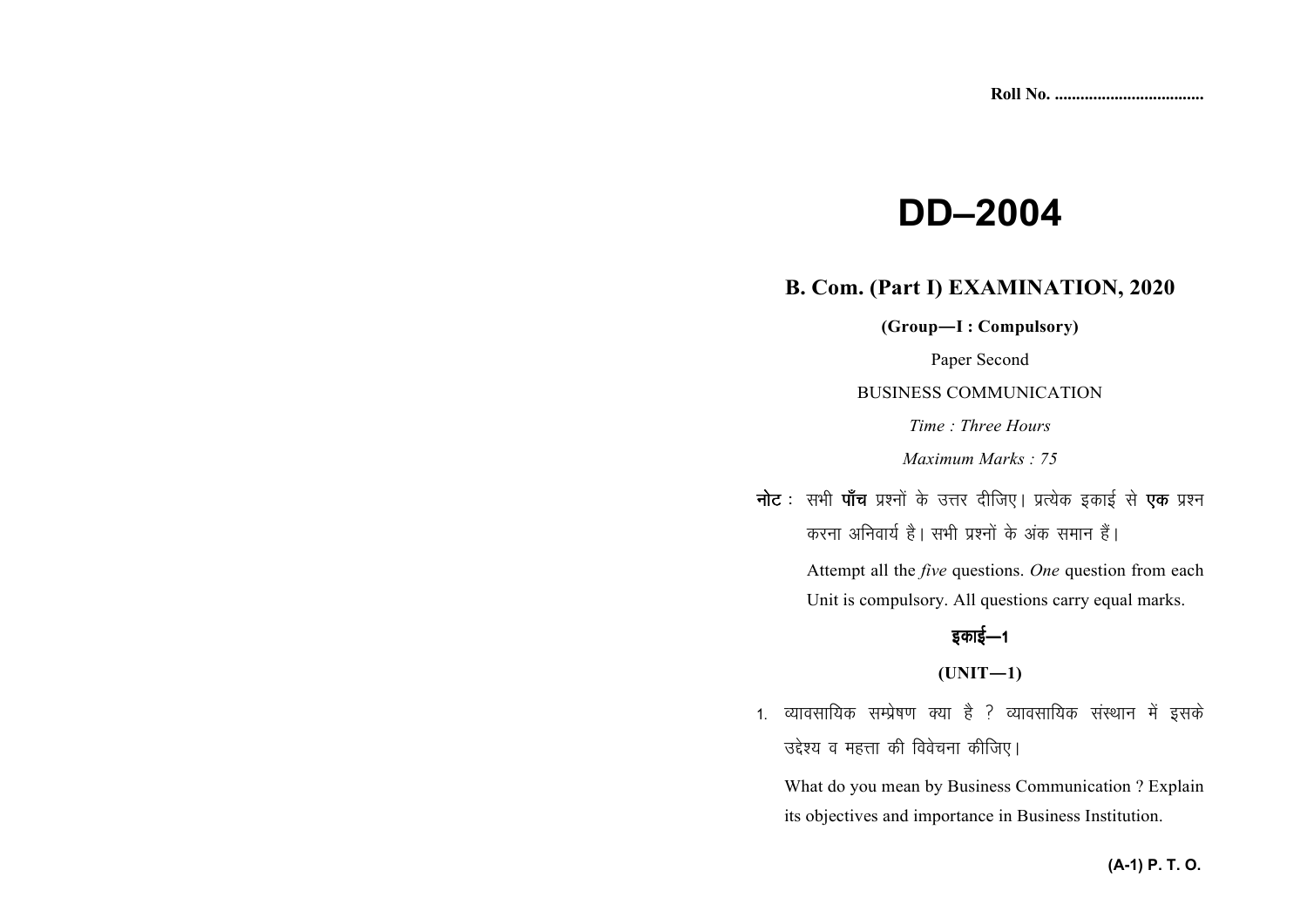अथवा

(*Or*)

स्वाट (SWOT) विश्लेषण से आप क्या समझते हैं ? इसकी विधियों एवं महत्त्व की विवेचना कीजिए।

What do you understand by SWOT analysis ? Describe its methods and importance.

### डकाई—२ **(UNIT—2)**

- 2. औपचारिक एवं अनौपचारिक सम्प्रेषण को स्पष्ट कीजिए। इसके
	- गण-दोषों की विवेचना कीजिए।

Explain formal and informal communication. Describe its merits and demerits.

#### अथवा

(*Or*)

सामहिक परिचर्चा से आप क्या समझते हैं ? परिचर्चा में अभ्यर्थी कितने प्रकार के हो सकते हैं तथा उनकी श्रेष्टता के आकलन के कौन-कौन से पहलू हैं ?

What do you understand by Group Discussion ? How many types of candidates are there in discussion and what are the aspects to assess their performance ?

# डकाई—3  $(UNIT-3)$

3. लिखित व्यावसायिक सम्प्रेषण से आप क्या समझते हैं ? इनके लाभ-हानि एवं महत्ता को बताइये।

What is meant by written business communication? Describe the importance, advantages and disadvantages of written business communication.

#### अथवा

#### (*Or*)

नौकरी के लिए आवदेन-पत्रों के प्रमुख तत्त्वों की चर्चा कीजिए। नौकरी के लिए आवेदन-पत्र का एक उचित नमना दीजिए।

Point out main contents of application for job. Give a proper specimen of an application for service.

### डकाई—4

### **(UNIT—4)**

4 - व्यावसायिक प्रतिवेदन के प्रकारों की विवेचना कीजिए। प्रतिवेदनों की महत्ता समझाइये।

Discuss the types of business reports. Explain the importance of reports.

#### अथवा

#### (*Or*)

विक्रय प्रस्ततीकरण से आपका क्या आशय है ? विक्रय प्रस्तुतीकरण के प्रकार तथा चरणों की व्याख्या कीजिए।

What do you mean by sales presentation ? State the types and steps of sales presentation.

# डकाई—5

**(UNIT—5)** 

5. ई-कॉमर्स क्या है ? ई-कॉमर्स की कार्यप्रणाली एवं लाभों की विवेचना कीजिए।

What is e-Commerce ? Describe the process and advantages of e-Commerce.